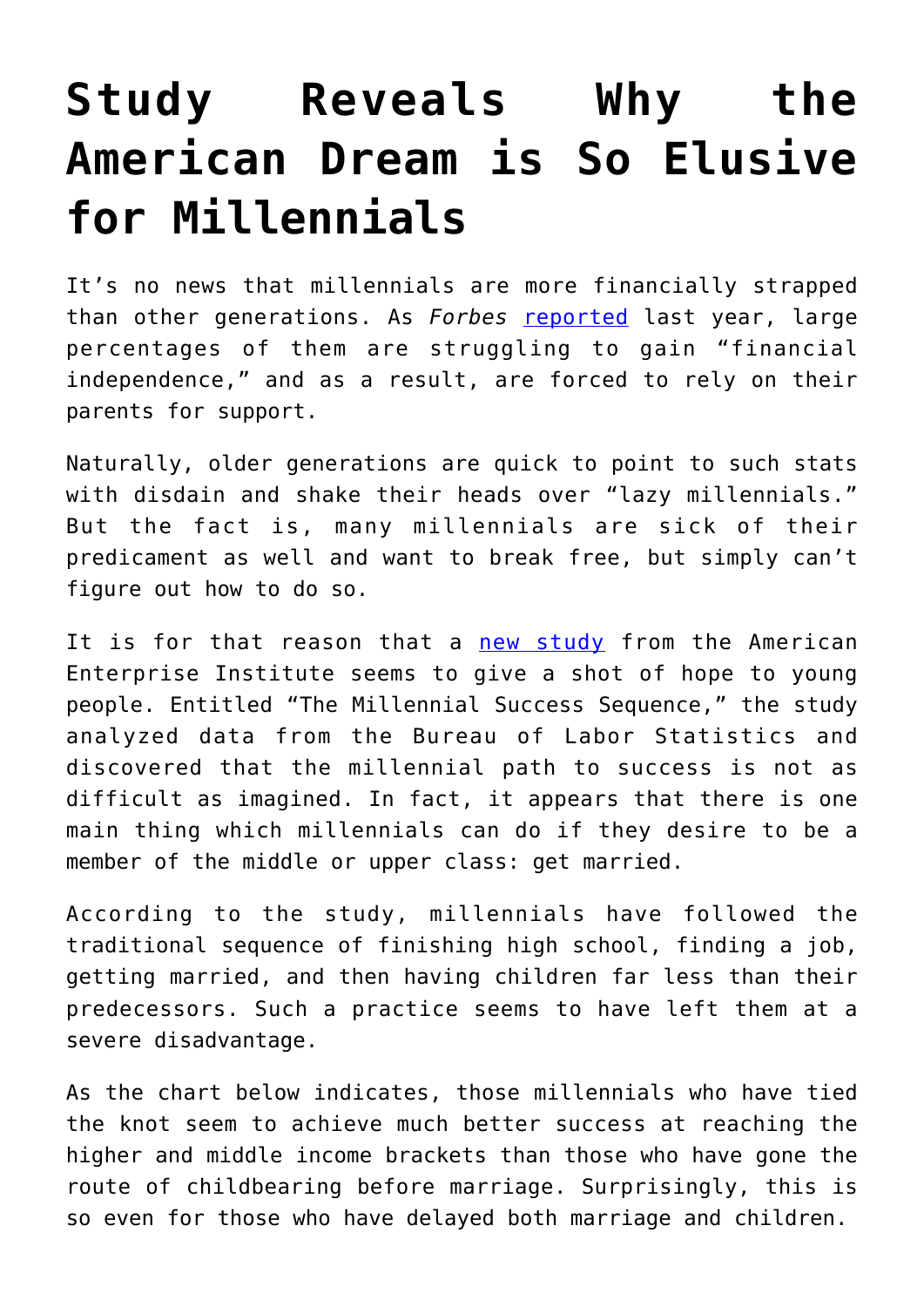The report goes on to explain that such is the case across various demographic backgrounds, including racial and economic:

*"For instance, 76% of African American and 81% of Hispanic young adults who married first are in the middle or upper third of the income distribution, as are 87% of whites. Likewise, 71% of Millennials who grew up in the bottom third of the income distribution and married before having a baby have moved up to the middle or upper third of the distribution as young adults. In general, Millennials who marry first are more likely to be on track to realizing the American Dream than those who put childbearing first."*

## Oddly enough, Benjamin Franklin argued along the same line of reasoning in June of 1745. He [wrote:](http://franklinpapers.org/franklin/framedVolumes.jsp?vol=3&page=027a)

*"Marriage is the proper Remedy. It is the most natural State of Man, and therefore the State in which you are most likely to find solid Happiness. Your Reasons against entring into it at present, appear to me not well-founded. The cirmcumstantial Advantages you have in View by postponing it, are not only uncertain, but they are small in comparison with that of the Thing itself, the being married and settled. It is the Man and Woman united that make the compleat human Being. Separate, she wants his Force of Body and Strength of Reason; he, her Softness, Sensibility and acute Discernment. Together they are more likely to succeed in the World. A single Man has not nearly the Value he would have in that State of Union. He is an incomplete Animal. He resembles the odd Half of a Pair of Scissars."*

Such information is rather contrary to what millennials have been told. Many have been raised with the mentality that the path to success in life is through extensive schooling and effort in working their way up the career ladder. Others have

 $\pmb{\times}$